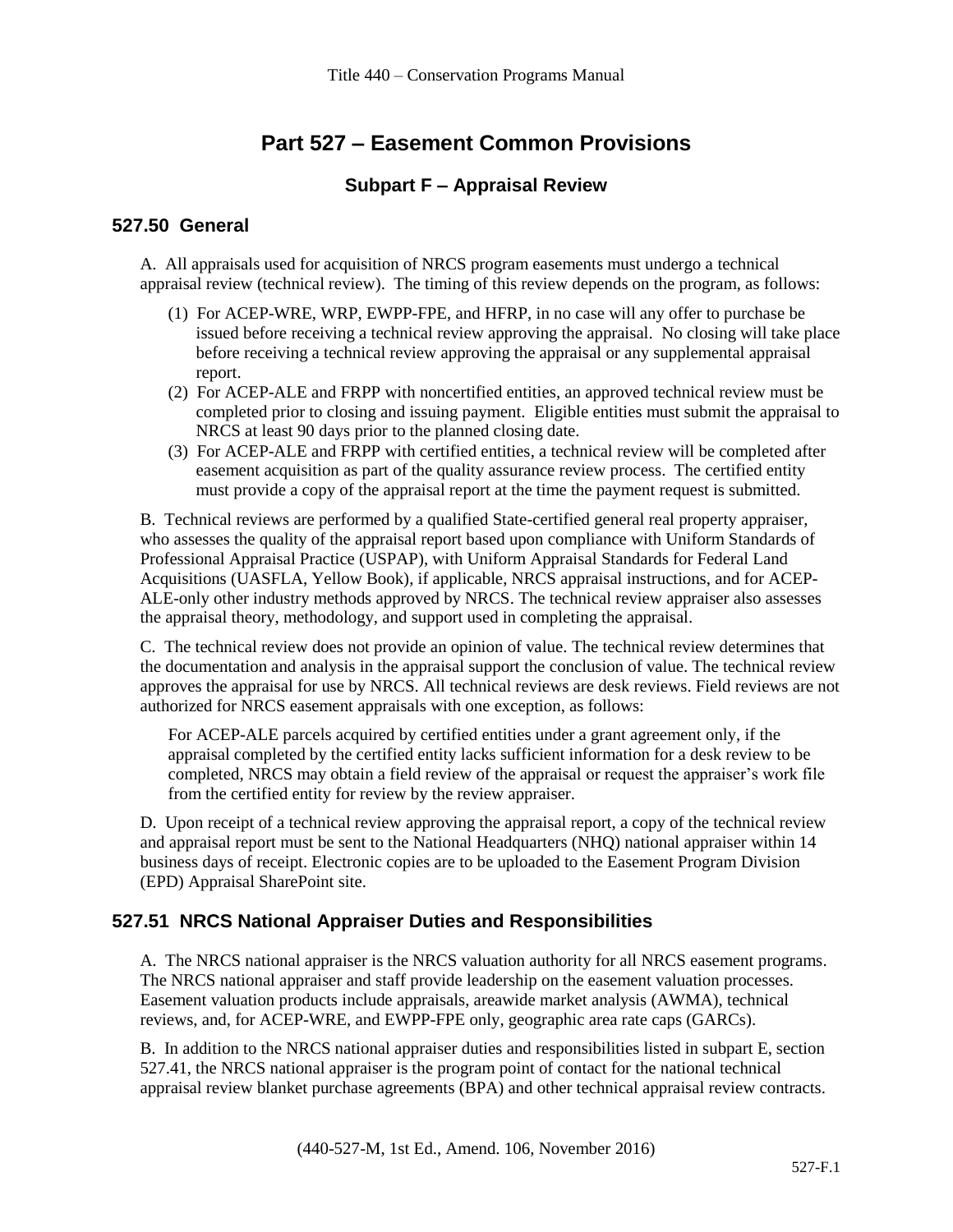C. The NRCS national appraiser must concur with the technical review appraiser's approval of an appraisal that does not comply with NRCS specifications in ways that are not fatal and do not affect the conclusions of value.

### **527.52 Technical Review Appraiser Qualifications**

A. A technical review appraiser must meet the following qualifications to complete technical reviews for NRCS:

- (1) State-certified general real property appraiser in conformance with title XI of FIRREA and be in good standing with the licensing authority where the credential was issued
- (2) No disciplinary action taken by the licensing authority that resulted in suspension of the credential
- (3) Demonstrate competency in compliance with USPAP in conducting and reviewing appraisals of properties with and without conservation easements of the requested type of easement or property type
- (4) Demonstrate competency in compliance with UASFLA in conducting and reviewing appraisals completed under UASFLA
- (5) Meet the minimum education requirements established by NRCS:
	- (i) A conservation easement valuation or eminent domain course.
	- (ii) At least 40 classroom hours of training in performing technical appraisal reviews.
	- (iii) If conducting USAFLA (Yellow Book) appraisal reviews, a UASFLA course must be included in the qualifications section of the technical review report.
- B. Documentation of these qualifications must be included in the technical review report.

C. The NRCS contracting officer will contact the NRCS national appraiser to resolve any questions on review appraiser qualification prior to issuing the contract award.

### **527.53 Authorized Official**

The authorized official ordering the technical review is an NRCS employee who can independently fulfill the requirements and who is not supervised or formally evaluated by any person authorized to process, negotiate, or approve any easement.

### **527.54 NRCS Check of Appraisals**

A. State program managers or the contracting officer representative must inspect the easement appraisal before sending it to the review appraiser to ensure the easement appraisal meets the basic requirements of the NRCS appraisal specifications for the appropriate easement program.

B. State program managers or the contracting officer representative must be familiar with the appropriate NRCS appraisal specifications in order to locate the areas needed for inspection prior to sending to the review appraiser. Contact the national appraiser for assistance.

C. List of Items to Look for in the Appraisal

- (1) Landowner Name.—Does the landowner name match the application, evidence of ownership documents, and title report, if available?
- (2) Client.—NRCS or the cooperating entity must be the client. The client may not be the landowner. Landowner is defined a person, legal entity, or Indian Tribe having legal ownership of land and those who may be buying eligible land under a purchase agreement.
- (3) Intended User.—Must list NRCS and, for ACEP-ALE or FRPP, the eligible entity. The Internal Revenue Service (IRS) may not be listed as an intended user.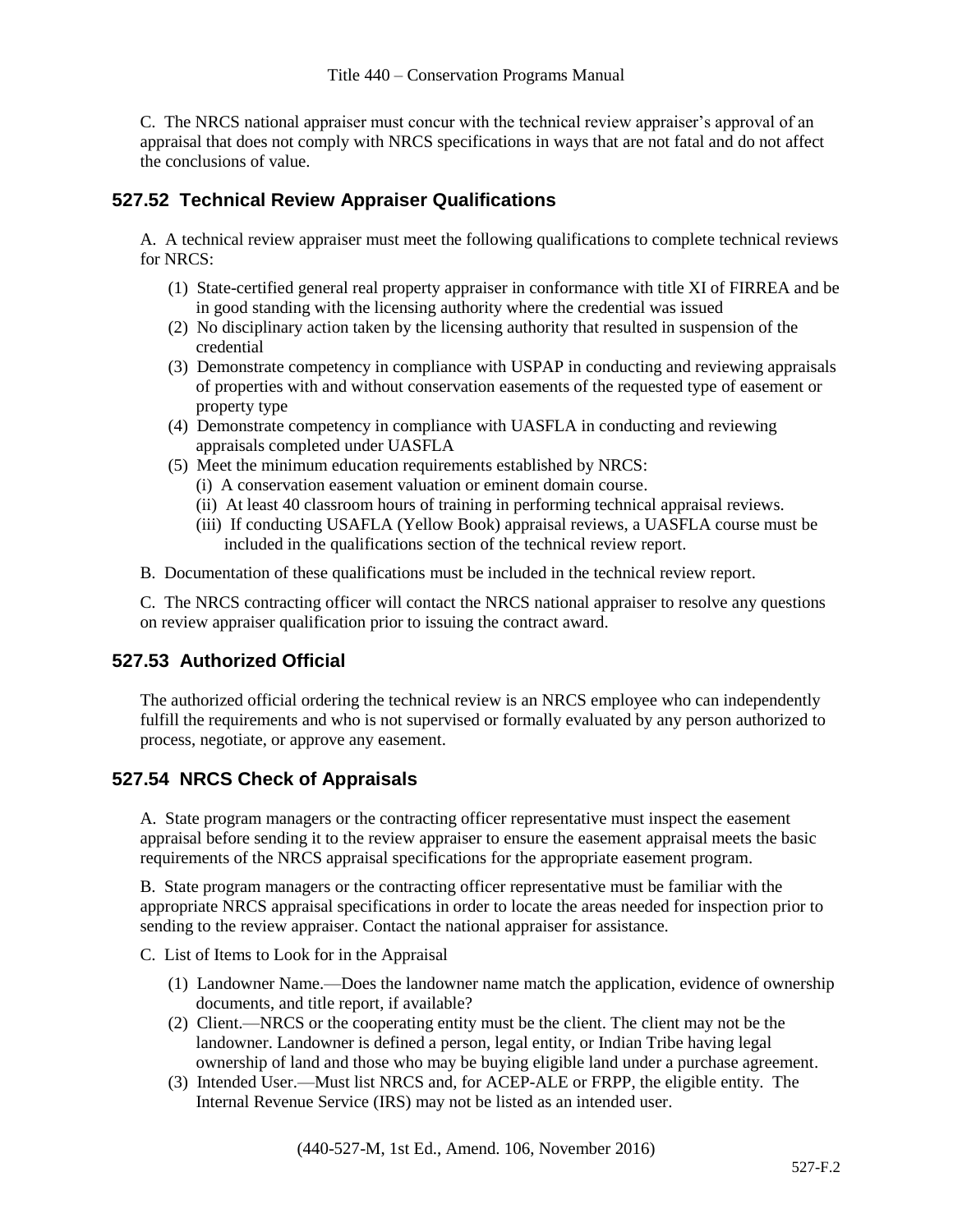- (4) Intended Use.—Must list the NRCS easement program. The intended use may not be for the IRS.
- (5) Property description.—Does it match what is reflected in the application and title report, if available?
- (6) Acres.—Do the acres in the easement appraisal match the application, work order, and legal survey or title report, if available?
- (7) Appraiser Qualifications
	- (i) Certified General.—Is the appraiser a State-certified general real property appraiser?
	- (ii) Experience.—Does the appraiser have the experience appraising this type of property? Have they appraised conservation easements before?
	- (iii) Education.— If it is a UASFLA appraisal, do they have the UASFLA (Yellow Book) course? Does the appraiser show they have a conservation easement course or eminent domain course (not required for ACEP-WRE or WRP)?
- (8) Are the property rights appraised stated as "Surface Rights…" (see specifications)?
- (9) Is the effective date of value within the required time period described in subpart E, section 527.47C?
- (10) Is the title commitment included as an addendum, if available?
- (11) Is the proposed conservation easement deed included as an addendum to the appraisal (not required for ACEP-WRE or WRP)?

D. Contact the NRCS national appraiser if you answer no to any of the above items. Corrections may be needed before sending the easement appraisal for technical review. Some items will mean a new appraiser, a new appraisal, or both is needed.

E. For ACEP-ALE, if the eligible entity's use of an AWMA has been authorized by the EPD director or if the use of another-industry approved appraisal method has been authorized by the Chief, contact the NRCS national appraiser for guidance on criteria for the NRCS check of appraisals and specific technical review requirements.

# **527.55 Technical Review Requirements**

A. The technical review provides an opinion regarding the acceptability of the easement appraisals performed. The technical review is completed in accordance with section 527.240 "Technical Appraisal Review Specifications for Appraisals of Real Property."

B. The preferred method for obtaining technical reviews is through the national technical review BPA. Contact EPD or Acquisitions Division for information concerning the BPA.

C. States may contract directly for technical reviews using the "Statement of Work, Technical Review of Appraisals for NRCS Easement Programs" in section 527.241 and the "Technical Appraisal Review Specifications for Appraisals of Real Property" in section 527.240. No changes are permitted in the technical appraisal review specifications or statement of work without prior written approval from the NRCS national appraiser.

D. All supplemental appraisal reports, updates, and revisions must have a technical review approving the changes made from the original appraisal report. The NRCS national appraiser may conduct the review of minor changes and provide a report supplementing the technical review report.

E. The technical review scope of work is a desk review. It ensures that the easement appraisal meets applicable appraisal requirements, which include USPAP, UASFLA (if applicable), and NRCS appraisal specifications.

(1) If multiple appraisals are submitted on a property, a technical review is required for each appraisal.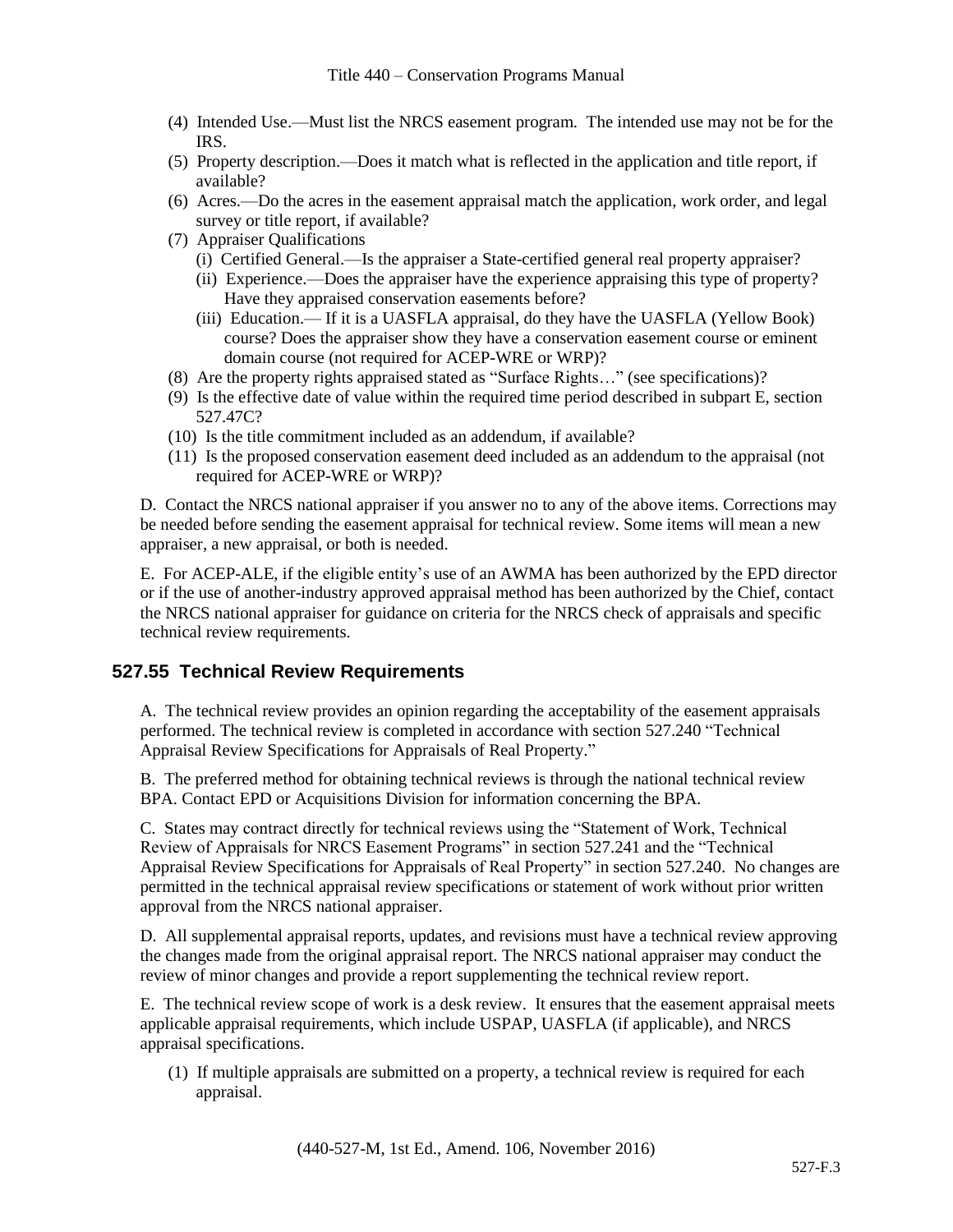- (2) The technical review report must comply with USPAP Standard 3, be typewritten and dated, be signed by the reviewer, and comply with the "Technical Appraisal Review Specifications for Appraising Real Property." A signed digital copy of the report is required.
- (3) The review appraiser determines the acceptability of the appraisal in accordance with instructions provided to the appraiser, NRCS appraisal specifications, and USPAP and UASFLA, if applicable.
- (4) With prior written concurrence (email acceptable) from the NRCS national appraiser, the review appraiser may approve an appraisal that has some items that do not comply with NRCS specifications in ways that are not fatal and do not affect the conclusions of value. The noncompliant items and concurrence must be documented in the technical review report.
- (5) The review appraiser may return an appraisal without a technical review report when they have determined upon initial review of the appraisal report that it does not meet the NRCS appraisal specifications. The review appraiser must receive written concurrence (email acceptable) from the NRCS national appraiser.
- F. The technical review report must be attached to the appraisal.

G. After an approved technical review is received, a review of the appraisal report and the technical review report by the NRCS national appraiser is required when the easement amount exceeds \$1 million.

- (1) For ACEP-ALE, FRPP, HFRP and EWPP-FPE, the easement value is the difference between the before value and the after value reported in the appraisal. The NRCS national appraiser must review and approve the appraisal and technical review—
	- (i) For HFRP and EWPP-FPE, prior to making an offer to the landowner.
	- (ii) For ACEP-ALE and FRPP with noncertified entities, prior to closing on the easement and prior to issuing payment.
	- (iii) For ACEP-ALE and FRPP with certified entities, as part of the quality assurance review conducted after the easement closes.
- (2) For ACEP-WRE and WRP, the easement value is calculated by multiplying the percentage GARC by the market value in the appraisal. The State must have an approved GARC and the NRCS national appraiser must review and approve the appraisal and technical review prior to making an offer to the landowner.

# **527.56 Technical Review Appraiser Responsibilities**

A. The review appraiser determines whether or not to approve use of the appraisal as the basis for establishing the amount of the easement offer. The technical review confirms if the easement appraisal report complies with the assignment standards and adequately supports the value estimate.

B. If the review appraiser approves the appraisal report, the review appraiser completes the technical review report in accordance with the "Technical Appraisal Review Specifications for Appraisals of Real Property" template in section 527.240.

C. If the review appraiser determines that the appraisal report cannot be initially approved, the review appraiser will contact the appraiser and provide the appraiser the reasons the easement appraisal is not approved and permit the appraiser to make the necessary corrections or provide additional documentation to the review appraisal. Minor typographical errors or issues that affect a few pages may be corrected through replacement pages. The review appraiser will determine if the report can be corrected without having to disapprove the appraisal.

If the appraisal report clearly does not meet the NRCS specifications and the review appraiser determines it cannot be easily corrected, the review appraiser must contact the NRCS national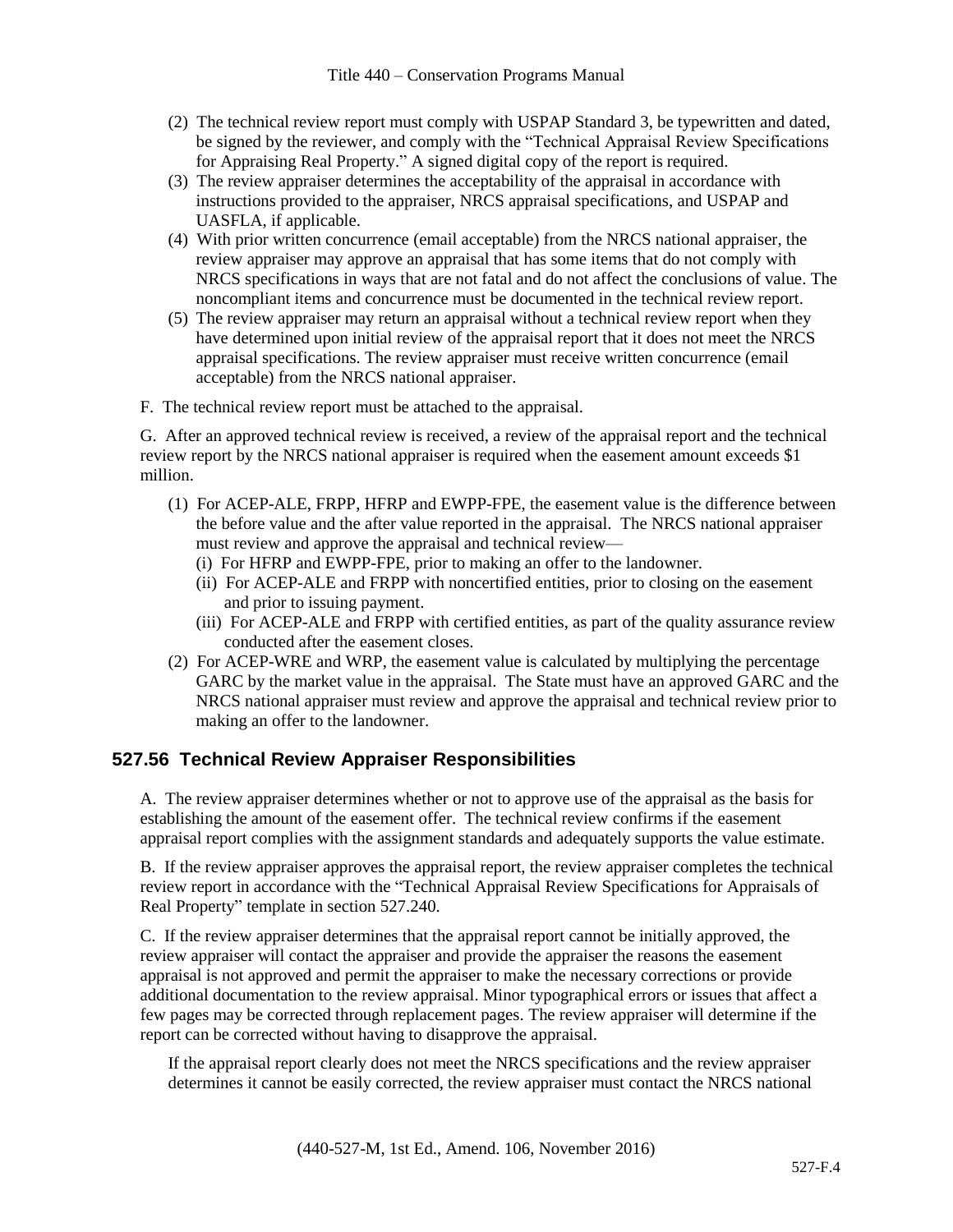appraiser to determine if the appraisal report can be disapproved without first contacting the appraiser or without completing a technical review report.

D. If the review appraiser does not approve the appraisal report, the review appraiser must provide the NRCS State office with the reasons the appraisal report was not approved. The review appraiser may consult with the NRCS national appraiser before making this determination. The technical review report will include the reasons for not approving the appraisal report. The technical review report is submitted to the NRCS State office. The NRCS State office will return the easement appraisal and technical review report to the appraiser for corrections. For easement appraisals obtained by an eligible entity under ACEP-ALE or FRPP or the project sponsor for EWPP-FPE the NRCS State office will return the easement appraisal and technical review report to the eligible entity or project sponsor to obtain the corrections. The NRCS State office may consult with the NRCS national appraiser.

E. The corrected appraisal report is returned to the review appraiser to determine if the required corrections were made.

F. If the review appraiser does not approve the corrected appraisal report, the NRCS State office will submit the easement appraisal and technical review report to the NRCS national appraiser. The NRCS national appraiser will consult with the review appraiser and determine if the appraiser can successfully complete the easement appraisal. The NRCS national appraiser will determine if the appraisal report should be returned for corrections or if a new appraisal must be ordered.

G. Corrected appraisal reports may only be resubmitted to the review appraiser a maximum of three times. If the appraisal report is still found to be unacceptable after the third submission, the appraisal report will be rejected. The review appraiser must clearly show why the appraisal report is inadequate. The NRCS national appraiser may allow an additional correction after consultation with the review appraiser if it is determined that the appraisal can be corrected.

H. Minor technical nonconformance with USPAP, or UASFLA, if applicable, should not be the cause of disapproval of an appraisal report unless the deficiencies affect the reliability of the value estimate.

I. The review appraiser must clearly identify the timeframe, not to exceed 12 months, within which the appraisal report is usable for the intended purpose. The expiration date of all NRCS-approved appraisals is identified in subpart E, section 527.47.

### **527.57 Technical Review Appraiser Determinations**

A. Approved.—In the technical reviewer's opinion, the value estimate is strongly supported and complies with all applicable standards and contract specifications. Possible corrections or revisions by the appraiser are deemed insignificant in the technical reviewer's opinion and will not affect the values identified in the appraisal report. For all easement appraisals, a copy of the appraisal report and the technical review report will be submitted to the NRCS national appraiser within 14 business days of completion.

B. Disapproval.—If the appraisal report does not meet applicable standards and contract specifications, or the value estimate is not adequately supported, and after documented efforts were made to get the needed support and corrections, then the review appraiser may disapprove or reject an appraisal report. If the appraiser does not meet the NRCS appraiser qualifications the easement appraisal must be disapproved. The review appraiser must clearly show why the appraisal report is inadequate.

C. For ACEP-WRE, WRP, EWPP-FPE, or HFRP appraisals procured by NRCS, the ultimate disapproval of an appraisal report because the value estimate is, in the review appraiser's opinion,